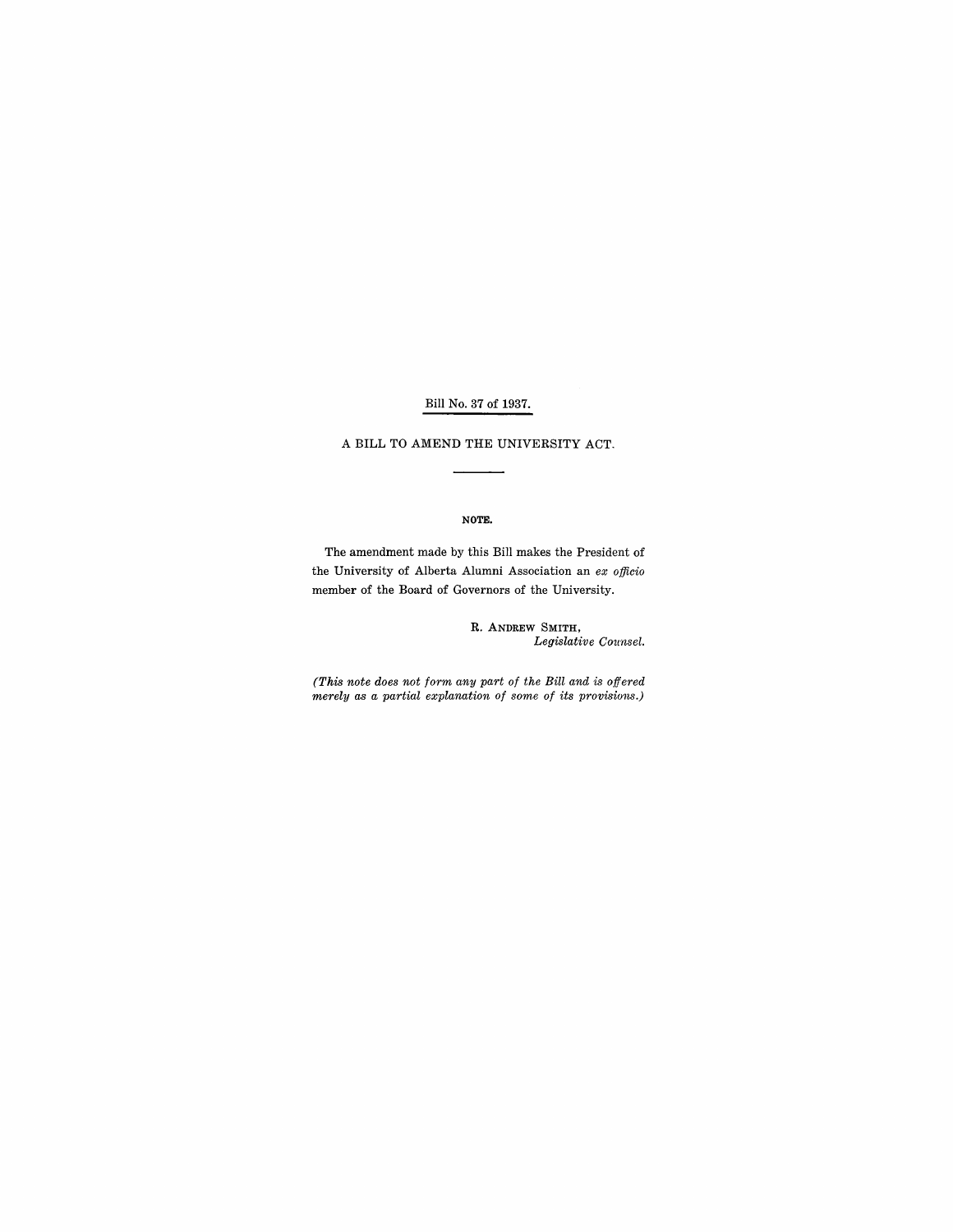# **BILL**

#### No. 37 of 1937.

#### An Act to amend The University Act.

#### *(Assented to* , 1937.)

**HIS** MAJESTY, by and with the advice and consent of the Legislative Assembly of the Province of Alberta, enacts as follows:

**1..** This Act may be cited as *"The University Act Arnend-ment Act, 1937."* 

**2.** The University Act, being chapter 56 of the Revised Statutes of Alberta, 1922, is hereby amended as to section 12 by striking out the words "the Chancellor and the President of the University" where the same occur th

**3.** This Act shall come into force on the day upon which it is assented to.